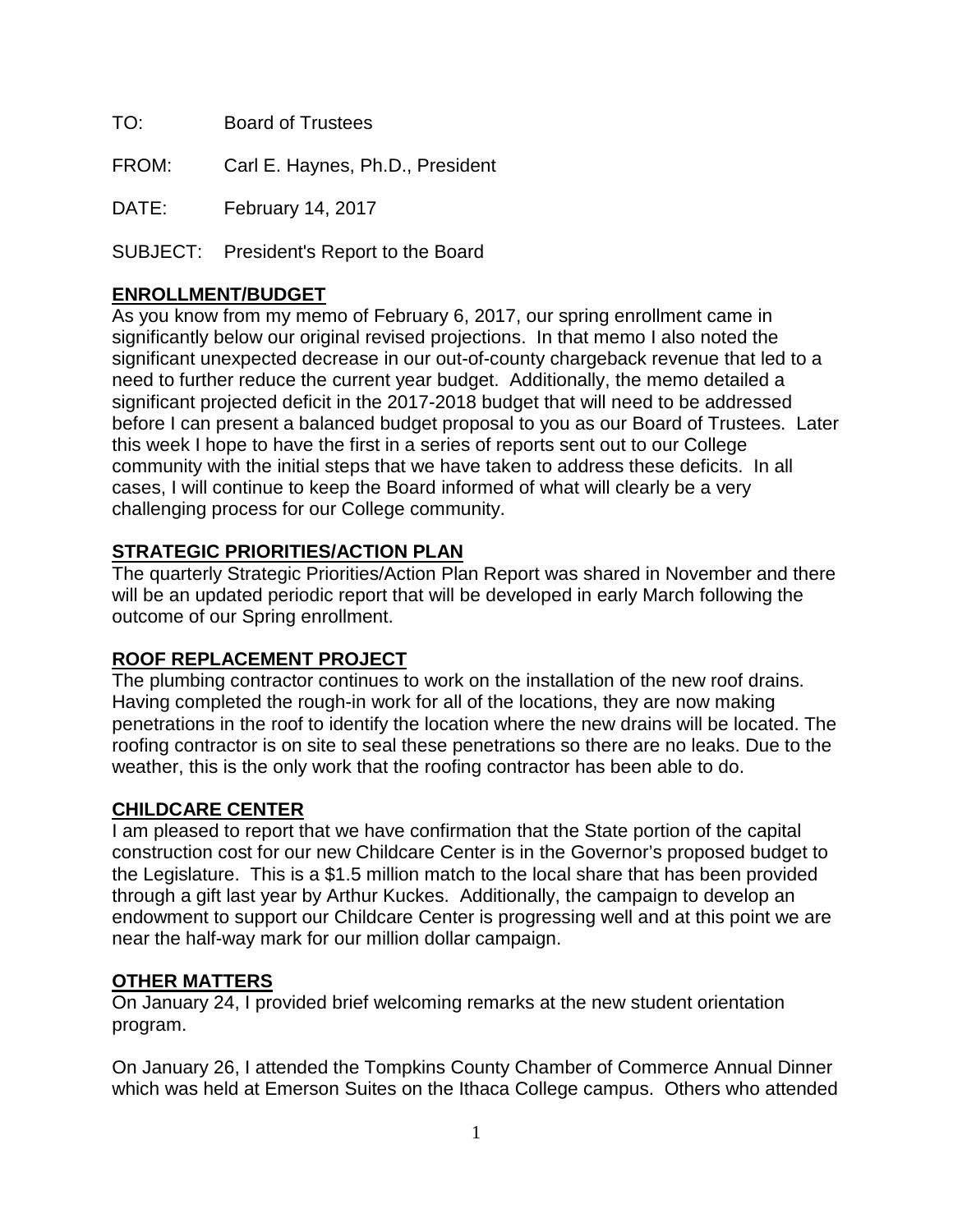from Tompkins Cortland included Bruce Ryan and Paul Brenner; Carol and Mack Travis, Tom LiVigne, and John Mason (Foundation Board); and Jason Sidle, Lauren Lowman, Don Dunham, and Mike Love (Coltivare).

On January 27, I held a conference call with members of the Executive Committee of the Board of Trustees to discuss the current year and 2017-2018 budget concerns.

On January 31, I, together with Walter Poland and Jorge Huayhuaca hosted members from Comfandi, a business/education consortium located near Cali, Colombia, who were visiting the campus to discuss possible future partnerships and collaborations. Those from Comfandi who attended were Dr. Jacobo Tovar, Chief Executive Officer, Dr. Manuel Madriñan, Assistant director of Social Services, Dr. Fernando Diaz, Manager of University Project, and Dr. Katy Franco, Director of the Education and Culture Department. We hosted the group to dinner at Coltivare.

Also on January 31, I held a College-wide meeting on the current year and 2017-2018 budget challenges. The meeting was well attended with a lengthy question and comment time that followed. Several ideas were shared that are being reviewed.

On February 1, the delegation including Red Mutis and Comfandi spent the day at The LeMoyne Madden School of Business where the final discussions took place regarding a Dual MBA agreement between the Mutis Universities and the Madden School. Tompkins Cortland has been coordinating the development of this opportunity between Mutis and the Madden School for the past two and a half years.

On February 2, I, together with Walter Poland and Jorge Huayhuaca met with members of Red Mutis to discuss transitions taking place in the next few years as well as the impact of the pending retirement of Carl Haynes, Jorge Huayhuaca, and Walter Poland. In the afternoon the Comfandi group toured the farm and discussed its potential for Colombia with Todd McLane. Those in attendance included: Dr. Luis H. Perez, Rector of Universidad Autonoma de Occidente (UAO); Dr. Gabriel Cadena, Rector of Universidad Autonoma de Manizales (UAM); Dr. Leonidas Lopez, Rector of Corporacion Universitaria Minuto de Dios (UNIMINUTO); Dr. Daniel Toro Gonzales, Dean of the School of Economics and Business at Universidad Tecnologica de Bolivar (UTB); Dr. Jesus Alfonso Florez, Dean of the School of Humanities at Universidad Autonoma de Occidente (UAO) and Member of Witnesses Commission of the Colombian Peace Process; as well as a member from the Colombian Government, Dr. Gloria Lucía Ospina Sorzano, Director of the Office of Post Conflict Affairs of the Government of Colombia.

On February 3, the visitors from Comfandi and Red Mutis attended a program at Cornell that was coordinated by the Office of the Vice Provost for International Affairs, Dr. Laura Spitz and Laurie Damiani, Director of International Programs. A dozen faculty from various Departments and Disciplines at Cornell were invited to a presentation by Dr. Gloria Ospina of the Colombian government regarding the plans and efforts targeted at normalization and integration of former military, para-military and members of FARC